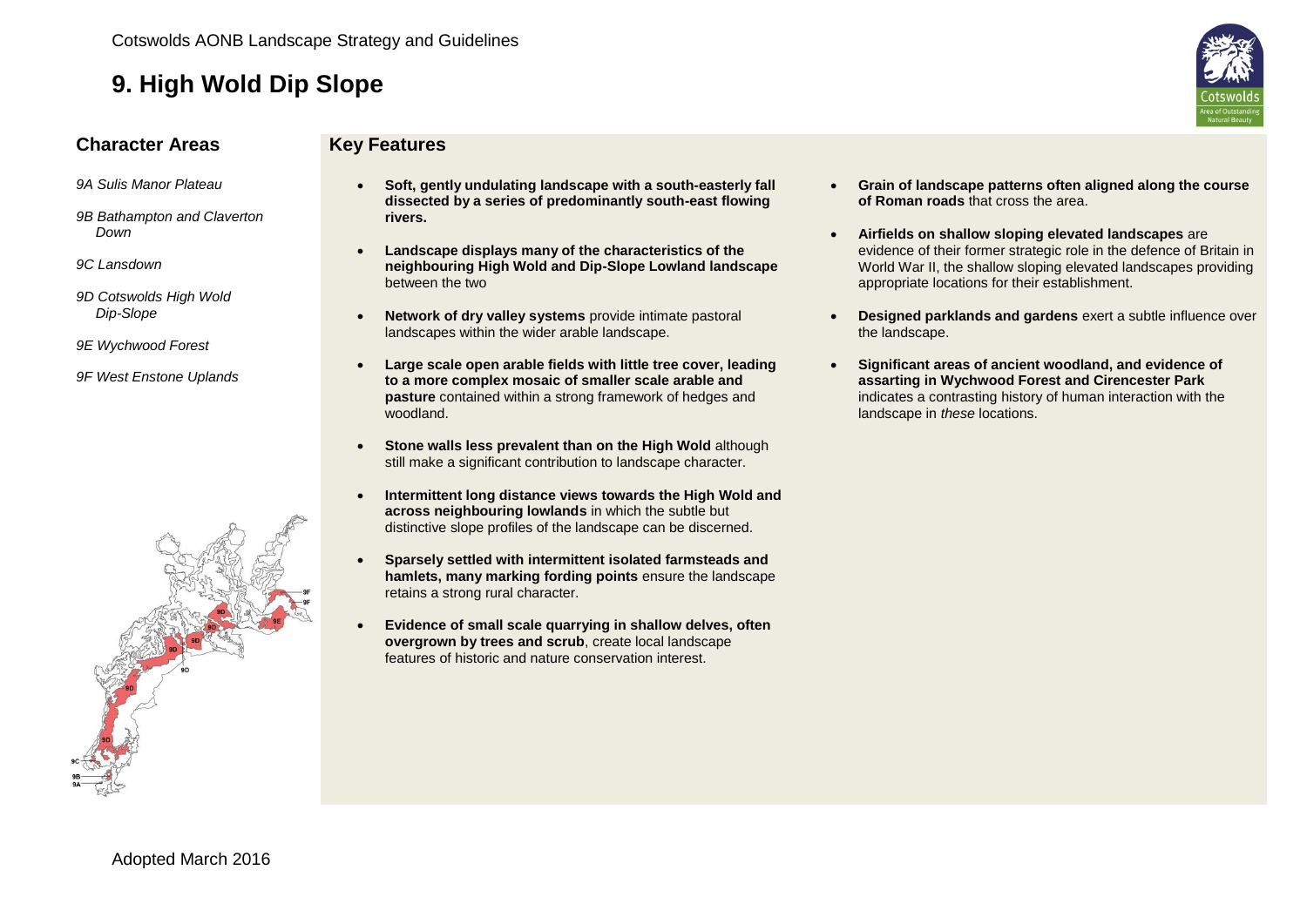

#### **Summary description**

The High Wold Dip-Slope is a transitional landscape, with many of the characteristics of the High Wold and the Dip-Slope Lowland. It is a gentle, rolling landscape dissected by predominantly south-east flowing rivers and punctuated by numerous dry valley formations.

Widespread arable farming lends it a well maintained, productive character, with a strong framework of hedges and woodland defining a complex mosaic of small scale arable and pasture land.

Settlement is sparse, and is generally confined to intermittent, isolated farmsteads and hamlets. There is much evidence of small scale quarrying in 'delves', which are often overgrown, although stone walls are less prevalent than on the High Wold. Where present, the course of old Roman roads has influenced the grain of landscape patterns. The impact of airfields is also notable, as is the influence of large designed parklands.

#### **Landscape Sensitivity**

The wide, elevated, gently undulating Dip-Slope landscape is sensitive to landscape change. Characteristic features such as wide panoramic views, a high degree of inter-visibility and limited woodland cover increase the sensitivity of the landscape. It is particularly sensitive to large scale developments or elements that may introduce tall vertical elements such as pylons and telecommunication masts.

In view of the brownfield status of decommissioned airfields, they are particularly susceptible to proposals for new large-scale development that has the potential to have a widespread impact on landscape character and visual amenity over large areas of the surrounding landscape. Such sites may offer some capacity for development, however, due to the established use of existing development, but nevertheless require careful site planning and mitigation.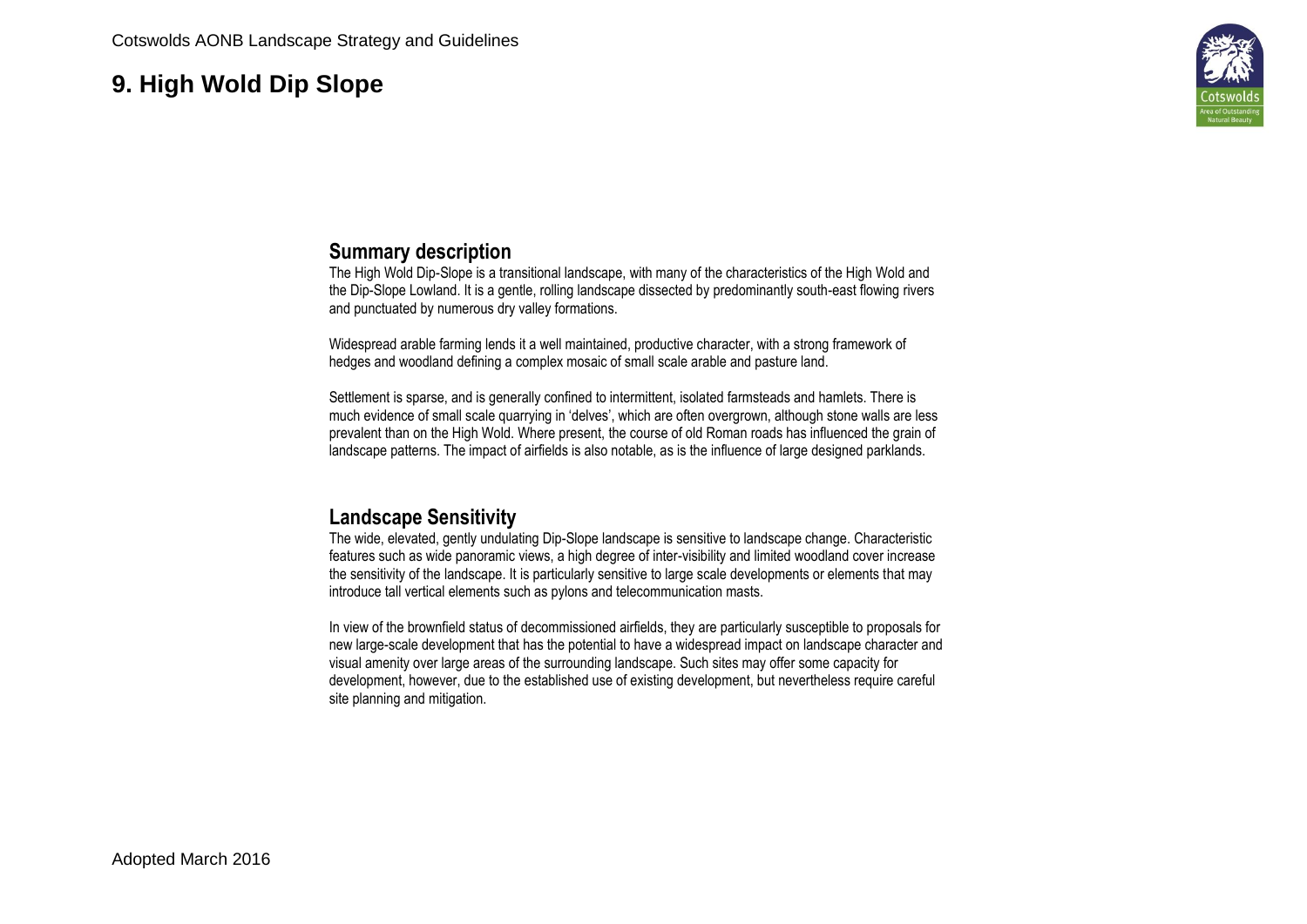

| Local Forces For Change                                                                                                                                                                           | Potential Landscape Implications                                                                                                                                                                                                                                                                                                                                                                                                                                                                                                                                                                                                                                                                                                                                                                                                                                                                                                                                                                                                                                                                                                                                                                                                                                                                                                                                                                                                                                                                                                                                                                                                    | Landscape Strategies and Guidelines                                                                                                                                                                                                                                                                                                                                                                                                                                                                                                                                                                                                                                                                                                                                                                                                                                                                                                                                                                                                                                                                                                                                                                                                                                                                                                                                                                                                                                                                                                                                                                                                                                                                                                                                                                                                                                                                                                                                                                                                                                                                                                                                                                                                                                                                                                                                                                                                                                                                                                                                                                                                 |
|---------------------------------------------------------------------------------------------------------------------------------------------------------------------------------------------------|-------------------------------------------------------------------------------------------------------------------------------------------------------------------------------------------------------------------------------------------------------------------------------------------------------------------------------------------------------------------------------------------------------------------------------------------------------------------------------------------------------------------------------------------------------------------------------------------------------------------------------------------------------------------------------------------------------------------------------------------------------------------------------------------------------------------------------------------------------------------------------------------------------------------------------------------------------------------------------------------------------------------------------------------------------------------------------------------------------------------------------------------------------------------------------------------------------------------------------------------------------------------------------------------------------------------------------------------------------------------------------------------------------------------------------------------------------------------------------------------------------------------------------------------------------------------------------------------------------------------------------------|-------------------------------------------------------------------------------------------------------------------------------------------------------------------------------------------------------------------------------------------------------------------------------------------------------------------------------------------------------------------------------------------------------------------------------------------------------------------------------------------------------------------------------------------------------------------------------------------------------------------------------------------------------------------------------------------------------------------------------------------------------------------------------------------------------------------------------------------------------------------------------------------------------------------------------------------------------------------------------------------------------------------------------------------------------------------------------------------------------------------------------------------------------------------------------------------------------------------------------------------------------------------------------------------------------------------------------------------------------------------------------------------------------------------------------------------------------------------------------------------------------------------------------------------------------------------------------------------------------------------------------------------------------------------------------------------------------------------------------------------------------------------------------------------------------------------------------------------------------------------------------------------------------------------------------------------------------------------------------------------------------------------------------------------------------------------------------------------------------------------------------------------------------------------------------------------------------------------------------------------------------------------------------------------------------------------------------------------------------------------------------------------------------------------------------------------------------------------------------------------------------------------------------------------------------------------------------------------------------------------------------------|
| <b>New Development</b>                                                                                                                                                                            |                                                                                                                                                                                                                                                                                                                                                                                                                                                                                                                                                                                                                                                                                                                                                                                                                                                                                                                                                                                                                                                                                                                                                                                                                                                                                                                                                                                                                                                                                                                                                                                                                                     |                                                                                                                                                                                                                                                                                                                                                                                                                                                                                                                                                                                                                                                                                                                                                                                                                                                                                                                                                                                                                                                                                                                                                                                                                                                                                                                                                                                                                                                                                                                                                                                                                                                                                                                                                                                                                                                                                                                                                                                                                                                                                                                                                                                                                                                                                                                                                                                                                                                                                                                                                                                                                                     |
| 9.1<br>Development, expansion and<br>infilling of settlements, including<br>residential, industrial and leisure<br>within and onto the High Wold<br>Dip- slope, including Bath (LCA<br>9B and 9C) | Intrusion of expanded settlement fringes into the landscape.<br>$\bullet$<br>Degradation of views to, from and across the High Wold Dip-slope<br>$\bullet$<br>Erosion of distinctive settlement patterns due to settlement growth<br>$\bullet$<br>and coalescence.<br>Loss/dilution of organic growth patterns of settlements including the<br>relationship between the historic core and adjacent historic fields,<br>paddocks and closes<br>Proliferation of suburban building styles, housing estate layout and<br>$\bullet$<br>materials and the introduction of ornamental garden plants and<br>boundary features.<br>Upgrading of minor roads and lanes associated with new<br>$\bullet$<br>development and the introduction of suburbanising features such<br>as mini roundabouts, street lighting, Highway fencing, kerbs and<br>traffic calming measures<br>Introduction and accumulation of lit areas and erosion of<br>$\bullet$<br>characteristically dark skies.<br>Urban fringe impacts such as fly tipping and dumping of cars<br>$\bullet$<br>Potential loss of archaeological remains and historic features.<br>$\bullet$<br>Loss of archaeological and historical features, field patterns and<br>$\bullet$<br>landscapes.<br>Interruption, weakening or loss of the historic character of settlements and<br>$\bullet$<br>the historic context in how they have expanded, especially the importance<br>of the relationship between the historic core of the settlement and<br>surviving historic features such as churchyards, manor houses, burgage<br>plots, historic farms, pre-enclosure paddocks and closes | Maintain the open, sparsely settled character of the High Wold Dipslope by<br>$\bullet$<br>limiting new development to existing settlements.<br>Avoid development that will intrude negatively into the landscape and<br>$\bullet$<br>cannot be successfully mitigated, for example, extensions to settlements<br>on visible hillsides.<br>Ensure new development is proportionate and does not overwhelm the<br>$\bullet$<br>existing settlement.<br>Ensure that new development does not adversely affect settlement<br>$\bullet$<br>character and form.<br>Avoid developments incorporating standardised development layout,<br>$\bullet$<br>suburban style lighting, construction details and materials that cumulatively<br>can lead to the erosion of peaceful landscape character.<br>Layout of development should respect local built character and avoid<br>$\bullet$<br>cramming up to boundaries resulting in hard suburban style edge to the<br>settlement.<br>Control the proliferation of suburban building styles and materials<br>$\bullet$<br>Ensure new built development is visually integrated with the rural<br>landscape setting and does not interrupt the setting of existing villages or<br>views.<br>Promote the use of local stone and building styles in the construction of<br>$\bullet$<br>new buildings and extensions to existing dwellings. (New buildings should,<br>at least, respect local vernacular style).<br>Adopt measures to minimise and where possible reduce light pollution<br>$\bullet$<br>Retain existing trees, dry stone walls, hedges etc as part of the scheme.<br>$\bullet$<br>Ensure new development is integrated into its surroundings and does not<br>$\bullet$<br>interrupt the setting of existing settlements. Break up harsh edges of new<br>development with appropriate and adequate tree planting ideally in<br>advance of the development taking place.<br>Ensure the density of new development reflects its location relative to the<br>'core' of the settlement and its proximity to the surrounding rural landscape<br>Preserve archaeological and historical features and deposits and promote<br>initiatives that remove heritage assets from at risk' status in the Heritage at<br>Risk Register.<br>Avoid proposals that result in the loss of archaeological and historical<br>features or that impact on the relationship of the settlement and its links<br>with surviving historical features.<br>Ensure the historic character and context are included in Neighbourhood<br>Plans<br>Ensure development proposals safeguard and provide new links and |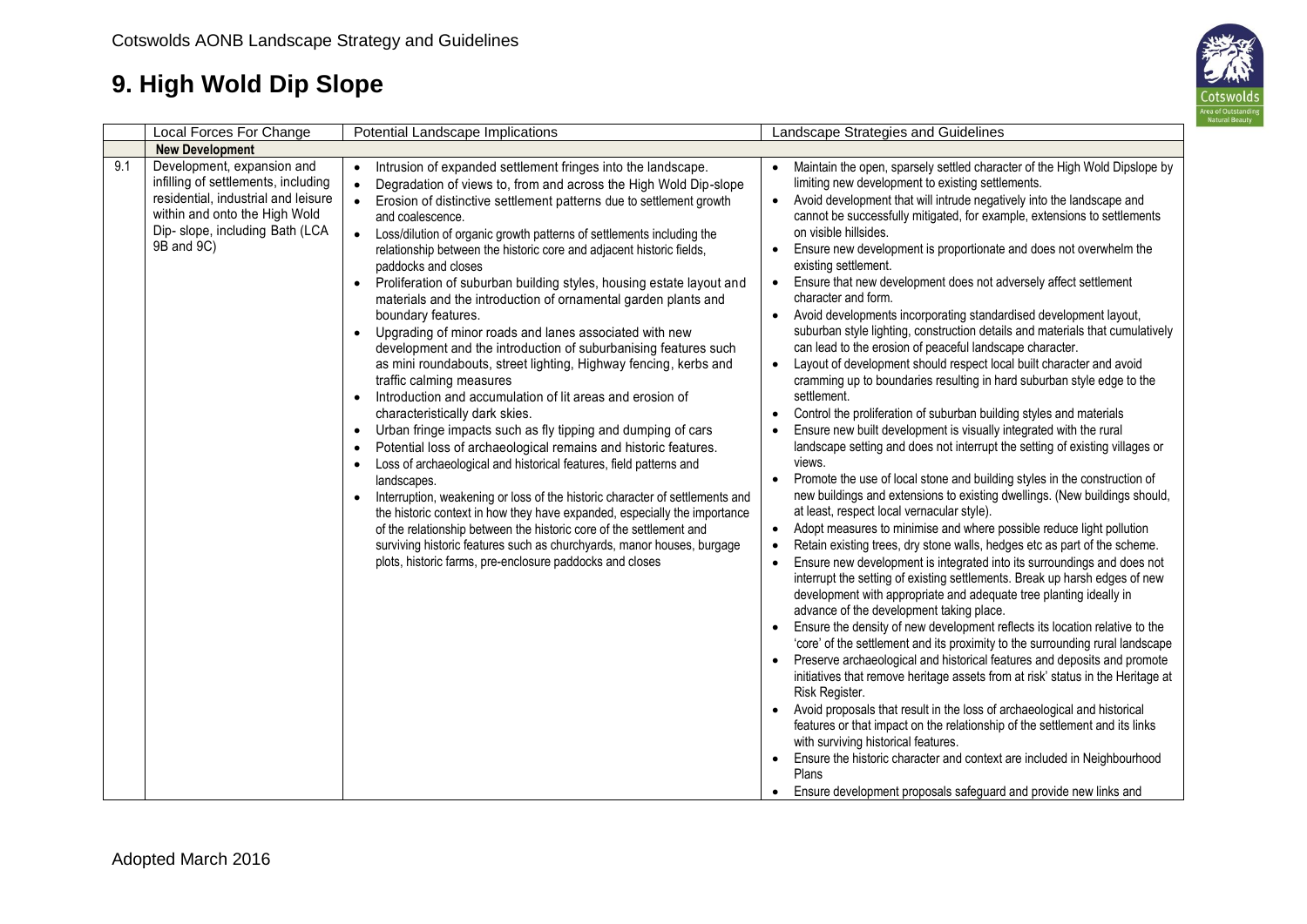

|     | Local Forces For Change                                                                                                                                                                                                                                              | Potential Landscape Implications                                                                                                                                                                                                                                                                                                                                                                                                                                                                                                                                                                                                                                                                                                 | Landscape Strategies and Guidelines                                                                                                                                                                                                                                                                                                                                                                                                                                                                                                                                                                                                                                                                                                                                                                                                                                                                                                                                                                                                                                                           |
|-----|----------------------------------------------------------------------------------------------------------------------------------------------------------------------------------------------------------------------------------------------------------------------|----------------------------------------------------------------------------------------------------------------------------------------------------------------------------------------------------------------------------------------------------------------------------------------------------------------------------------------------------------------------------------------------------------------------------------------------------------------------------------------------------------------------------------------------------------------------------------------------------------------------------------------------------------------------------------------------------------------------------------|-----------------------------------------------------------------------------------------------------------------------------------------------------------------------------------------------------------------------------------------------------------------------------------------------------------------------------------------------------------------------------------------------------------------------------------------------------------------------------------------------------------------------------------------------------------------------------------------------------------------------------------------------------------------------------------------------------------------------------------------------------------------------------------------------------------------------------------------------------------------------------------------------------------------------------------------------------------------------------------------------------------------------------------------------------------------------------------------------|
|     |                                                                                                                                                                                                                                                                      |                                                                                                                                                                                                                                                                                                                                                                                                                                                                                                                                                                                                                                                                                                                                  | enhancements to the Public Rights of Way network.                                                                                                                                                                                                                                                                                                                                                                                                                                                                                                                                                                                                                                                                                                                                                                                                                                                                                                                                                                                                                                             |
|     |                                                                                                                                                                                                                                                                      |                                                                                                                                                                                                                                                                                                                                                                                                                                                                                                                                                                                                                                                                                                                                  | • Consider the impact on local Public Rights of Way as settlements expand                                                                                                                                                                                                                                                                                                                                                                                                                                                                                                                                                                                                                                                                                                                                                                                                                                                                                                                                                                                                                     |
|     |                                                                                                                                                                                                                                                                      |                                                                                                                                                                                                                                                                                                                                                                                                                                                                                                                                                                                                                                                                                                                                  | and take into account any required improvements                                                                                                                                                                                                                                                                                                                                                                                                                                                                                                                                                                                                                                                                                                                                                                                                                                                                                                                                                                                                                                               |
| 9.2 | Isolated development such as<br>new single dwellings and<br>conversion of farm buildings<br>and conversions that might<br>compromise rural landscape<br>character and dispersed<br>settlement patterns, including<br>farm buildings converted to<br>residential use. | Visual intrusions introduced to the landscape<br>$\bullet$<br>Erosion of the sparse settlement pattern of the High Wold Dip Slope<br>$\bullet$<br>Introduction of 'lit' elements to characteristically dark landscapes.<br>$\bullet$<br>Upgrading of minor roads and lanes in areas of new development<br>and introduction of suburbanising features such as gateways,<br>kerbs, and lighting.<br>Loss of tranquility and sense of seclusion.<br>$\bullet$<br>Suburbanisation and domestication of agricultural landscape by the<br>$\bullet$<br>introduction of gardens e.g ornamental garden plants and boundary<br>features, parking areas, lighting, and conversion of tracks to manicured<br>drives and ornamental gateways | Avoid isolated development, that will intrude negatively into the landscape<br>$\bullet$<br>and cannot be successfully mitigated.<br>Conserve areas of dark skies<br>$\bullet$<br>Oppose new housing on the High Wold Dipslope (unless special<br>$\bullet$<br>circumstances apply in accordance with Paragraph 55 of the NPPF and<br>development conserves and enhances the AONB as required by the<br>CRoW Act 2000<br>Avoid conversion of isolated farm buildings<br>$\bullet$<br>Conserve the distinctive rural and dispersed settlement pattern.<br>$\bullet$<br>Restore existing stone farm buildings and structures in preference to<br>$\bullet$<br>new built development.                                                                                                                                                                                                                                                                                                                                                                                                            |
|     |                                                                                                                                                                                                                                                                      | Appearance of 'mini parklands' out of context with the surrounding<br>$\bullet$<br>landscape.<br>Appearance or extension of stables and 'white tape' field<br>$\bullet$<br>boundaries for horses and ponies (see 9.11 below)<br>Damage to road verges and roadside hedges and walls and the<br>$\bullet$<br>creation of informal passing places                                                                                                                                                                                                                                                                                                                                                                                  | When restored or converted to new uses, buildings must retain their<br>$\bullet$<br>historic integrity and functional character. Sound conservation<br>advice and principles must be sought and implemented<br>Maintain the sense of openness and consider the impact of built<br>$\bullet$<br>development, including cumulative development on views to and<br>from the adjacent High Wold and Dip Slope Lowland.<br>Control the proliferation of suburban building styles and materials.<br>$\bullet$<br>Landscaping schemes accompanying development should encourage the<br>$\bullet$<br>planting of appropriately sized native trees, shrubs and traditional fruit<br>varieties, whilst discouraging large alien tree species such as eucalypts<br>and conifers and inappropriate cultivars of native species, particularly on<br>fringes of open countryside.<br>Respect traditional position of agricultural buildings and their relationship to<br>$\bullet$<br>the surrounding land<br>Introduce vehicle weight restrictions to prevent damage to verges<br>and roadside boundaries. |
| 9.3 | Conversion of traditional farm<br>buildings to new uses<br>Deterioration in condition of<br>vernacular farm buildings                                                                                                                                                | Erosion of distinctive features and loss of Cotswold character.<br>$\bullet$<br>Domestication or industrialisation of existing agricultural vernacular and<br>$\bullet$<br>character<br>Suburbanisation of the agricultural landscape by the introduction of<br>$\bullet$<br>gardens e.g. ornamental garden plants and boundary features, parking<br>areas, lighting and conversion of tracks to manicured drives and<br>ornamental gateways<br>Loss of locally historic features and erosion of the integrity of the<br>$\bullet$<br>historic landscape<br>Loss of historic features/character of distinctive buildings if converted to<br>$\bullet$                                                                            | Conserve vernacular farm buildings for their own sake and/or by<br>$\bullet$<br>developing other options for their use whilst retaining their<br>agricultural character<br>Where converted to new uses buildings must retain their historic<br>$\bullet$<br>integrity and functional character. Sound conservation advice and<br>principles must be sought and implemented<br>New uses should not prejudice the effective operation of the farm<br>$\bullet$<br>enterprise.<br>Avoid inappropriate new uses that necessitate excessive loss of original<br>$\bullet$<br>historic features or introduce elements that expand domestication or                                                                                                                                                                                                                                                                                                                                                                                                                                                  |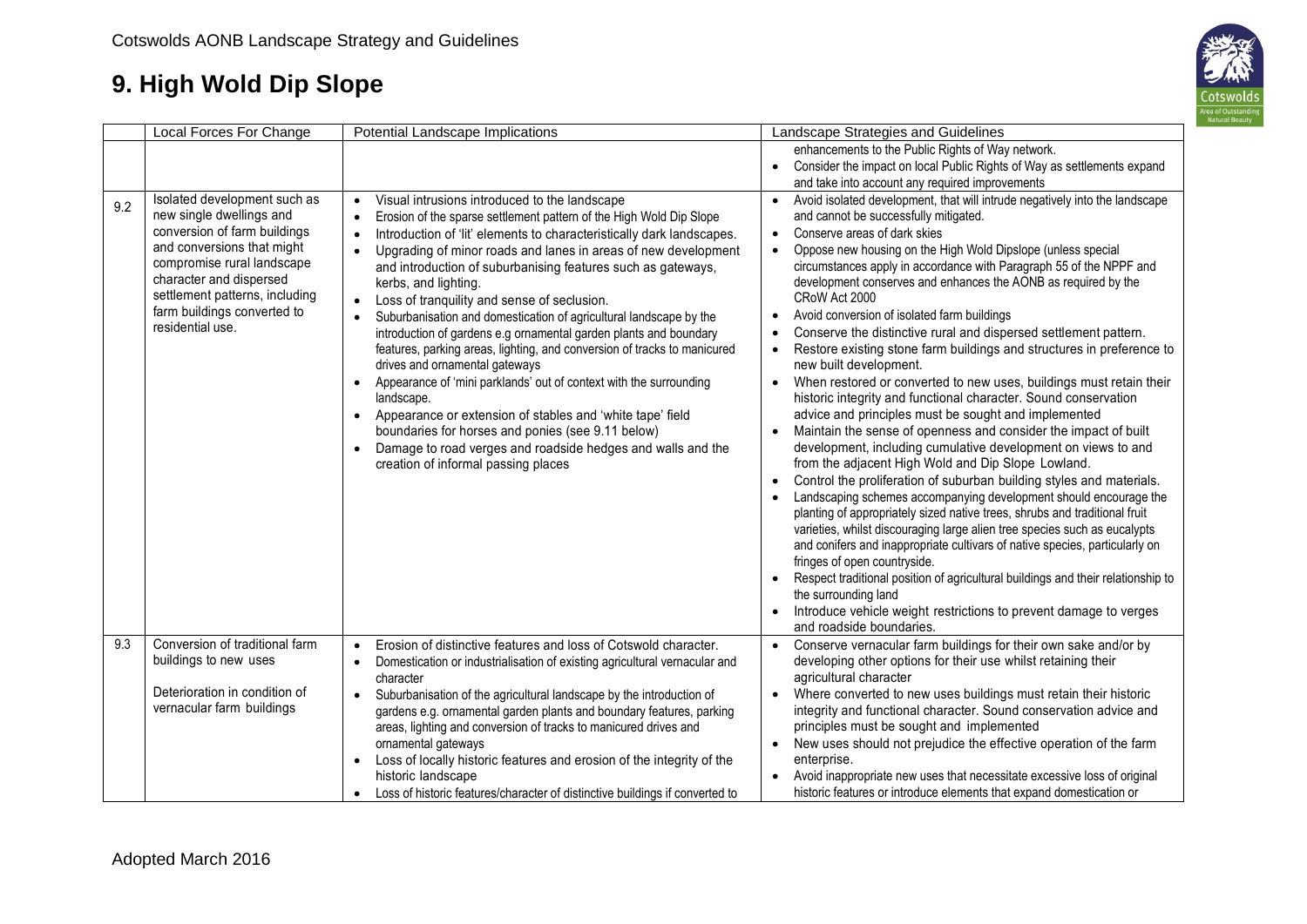

|     | Local Forces For Change                                                                                                                                                                   | Potential Landscape Implications                                                                                                                                                                                                                                                                                                                                                                                                                                                                                                                                                                                                                                    | Landscape Strategies and Guidelines                                                                                                                                                                                                                                                                                                                                                                                                                                                                                                                                                                                                                                                                                                                                                                                                                                                                                                                                                                                                                                                                                       |
|-----|-------------------------------------------------------------------------------------------------------------------------------------------------------------------------------------------|---------------------------------------------------------------------------------------------------------------------------------------------------------------------------------------------------------------------------------------------------------------------------------------------------------------------------------------------------------------------------------------------------------------------------------------------------------------------------------------------------------------------------------------------------------------------------------------------------------------------------------------------------------------------|---------------------------------------------------------------------------------------------------------------------------------------------------------------------------------------------------------------------------------------------------------------------------------------------------------------------------------------------------------------------------------------------------------------------------------------------------------------------------------------------------------------------------------------------------------------------------------------------------------------------------------------------------------------------------------------------------------------------------------------------------------------------------------------------------------------------------------------------------------------------------------------------------------------------------------------------------------------------------------------------------------------------------------------------------------------------------------------------------------------------------|
|     |                                                                                                                                                                                           | uses requiring inappropriate interventions to historic fabric and form.<br>Loss and erosion of Farmstead Character and how the buildings<br>$\bullet$<br>relate to the surrounding agricultural landuse and landscape<br>Decline in quality of landscape<br>$\bullet$                                                                                                                                                                                                                                                                                                                                                                                               | industrialisation<br>Discourage the conversion of farm buildings to a function with a limited life<br>$\bullet$<br>span and seek to prevent follow-on conversions e.g. for housing.<br>Respect traditional position of agricultural buildings and their<br>$\bullet$<br>relationship to the surrounding land.<br>Stabilise historic buildings and undertake localised scrub and woodland<br>clearance to enhance their landscape setting and increase the contribution<br>they make to landscape character<br>Ensure best practice is followed for the protection of species<br>$\bullet$<br>associated with farm buildings e.g. bats<br>Promote examples of good practice<br>$\bullet$                                                                                                                                                                                                                                                                                                                                                                                                                                   |
| 9.4 | Solar Farms                                                                                                                                                                               | Industrialisation of the rural landscape<br>$\bullet$<br>Change of character due to colour and texture and heliographic glint<br>$\bullet$<br>Loss of seasonal change in the landscape<br>$\bullet$<br>Loss of characteristic agricultural landscape<br>$\bullet$<br>Damage to and loss of landscape features such as Ridge and Furrow,<br>$\bullet$<br>Strip Lynchets, trees and dry stone walls<br>Impact of supporting infrastructure such as buildings, cables, roadways,<br>$\bullet$<br>security fencing, CCTV masts and lighting.<br>Concealment of geomorphological or archaeological features<br>$\bullet$<br>Decline in quality of landscape<br>$\bullet$ | Prevent proposals for solar farms that will impact negatively on landscape<br>character and/or intrude into views<br>Ensure a comprehensive LVIA is undertaken (including potential<br>$\bullet$<br>cumulative effects)<br>Avoid proposals that will result in the loss or harm to landscape features<br>$\bullet$<br>such as Strip Lynchets, hedgerows and walls<br>Ensure a glint/glare assessment is undertaken to determine the<br>$\bullet$<br>heliographic impact on receptors.<br>Reduce landscape impact with appropriate screening<br>$\bullet$<br>Bury cables underground and seek opportunities to bury existing overhead<br>cables<br>Keep supporting infrastructure to a minimum and ensure it is in keeping<br>$\bullet$<br>with landscape character.<br>Ensure removal and restoration on temporary construction access.<br>Avoid the inclusion of any security lighting proposals<br>Seek appropriate landscape enhancement to field boundaries and margins<br>within solar farm development proposals.<br>Promote the use of roof space for photovoltaic panels particularly on<br>modern farm buildings |
| 9.5 | Development pressures on<br>decommissioned airfields.<br>Re-use of decommissioned<br>airfields for large scale<br>residential development or<br>industrial uses including solar<br>farms. | Loss of open character of the High Wold Dipslope<br>$\bullet$<br>Intrusion of development into the landscape.<br>$\bullet$<br>Introduction of 'lit' elements to characteristically dark landscapes<br>$\bullet$<br>Degradation of views to, from and across the High Wold Dip-slope<br>$\bullet$<br>introduction of suburbanising features such as mini roundabouts,<br>street lighting, kerbs and traffic calming measures<br>Loss of historical and cultural significance<br>$\bullet$<br>Dereliction/loss of buildings and features that represent<br>$\bullet$<br>monuments of 20th century conflict.<br>Loss of habitat<br>$\bullet$                           | Protect the open character of the High Wold Dipslope and avoid<br>$\bullet$<br>development that will intrude negatively into the landscape<br>Avoid developments incorporating standardised development layout,<br>$\bullet$<br>suburban style lighting, construction details and materials that cumulatively<br>can lead to the erosion of peaceful landscape character.<br>Ensure comprehensive EIA and GLVIA are undertaken<br>$\bullet$<br>Promote the use of local stone and building styles in the construction of<br>$\bullet$<br>new buildings and extensions to existing dwellings.<br>Ensure new development is integrated into its surroundings and does not<br>interrupt the setting of existing settlements. Break up harsh edges of new                                                                                                                                                                                                                                                                                                                                                                     |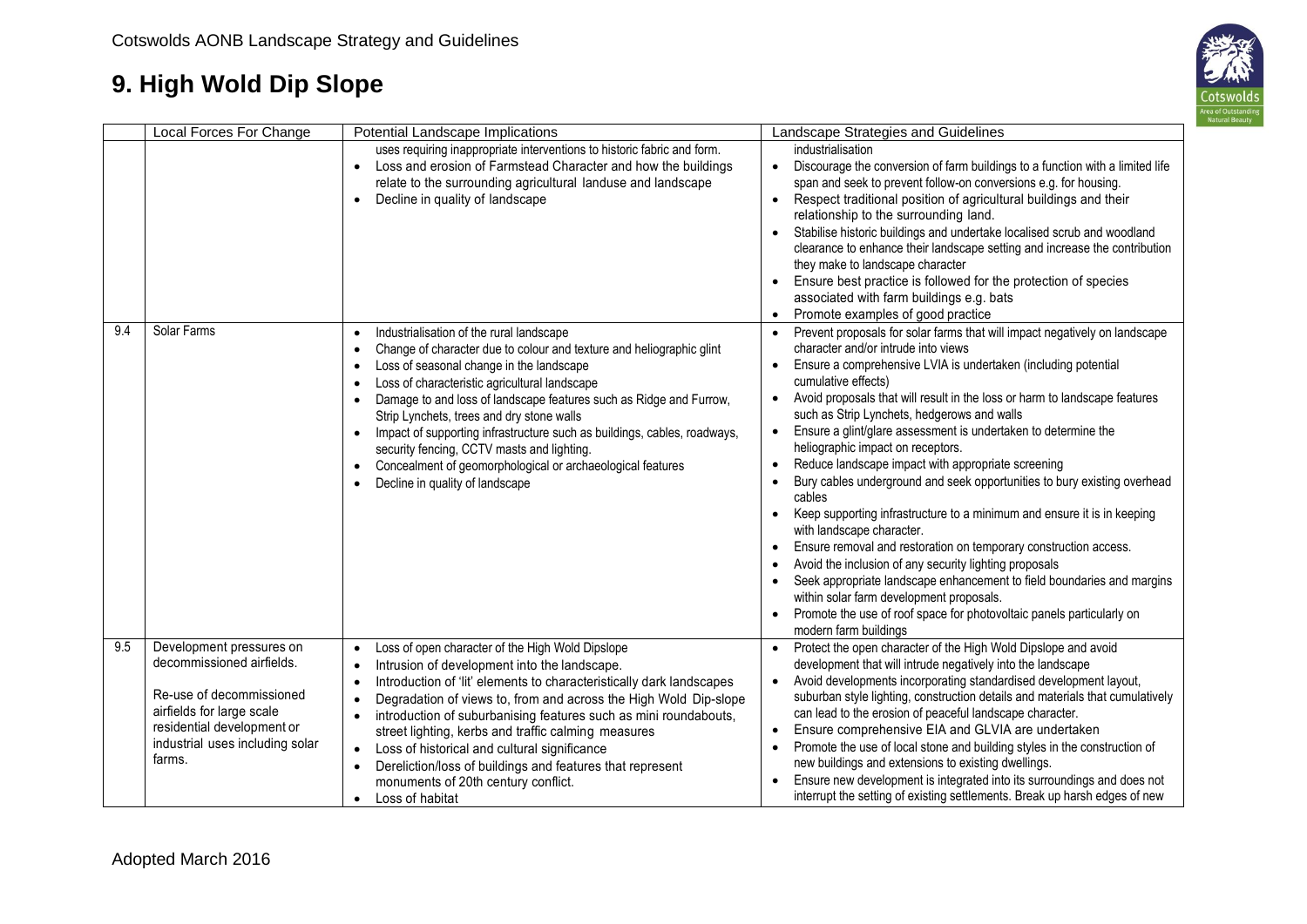

|     | Local Forces For Change                                                                             | Potential Landscape Implications                                                                                                                                                                                                                                    | Landscape Strategies and Guidelines                                                                                                                                                                                                                                                                                                                                                                                                                                                                                                                                                                                                                                                                                                                                                                                                                                                                                                                                                                                                                                                                      |
|-----|-----------------------------------------------------------------------------------------------------|---------------------------------------------------------------------------------------------------------------------------------------------------------------------------------------------------------------------------------------------------------------------|----------------------------------------------------------------------------------------------------------------------------------------------------------------------------------------------------------------------------------------------------------------------------------------------------------------------------------------------------------------------------------------------------------------------------------------------------------------------------------------------------------------------------------------------------------------------------------------------------------------------------------------------------------------------------------------------------------------------------------------------------------------------------------------------------------------------------------------------------------------------------------------------------------------------------------------------------------------------------------------------------------------------------------------------------------------------------------------------------------|
|     |                                                                                                     | Noise and light pollution<br>Increased traffic<br>$\bullet$                                                                                                                                                                                                         | development with appropriate and adequate tree planting ideally in<br>advance of the development taking place.<br>Encourage the planting of appropriately sized native trees, shrubs and<br>traditional fruit varieties, whilst discouraging large alien tree species such<br>as eucalypts and conifers.<br>Prepare Development Brief or masterplan incorporating and based<br>$\bullet$<br>on a full contextual appraisal<br>Conserve features of historic interest.<br>Ensure the historical and cultural significance of the airfield is<br>retained and avoid their erosion through piecemeal development.<br>Prepare a Biodiversity Action Plan for each airfield and seek the<br>retention of open grassland and improve its biodiversity<br>Promote use of existing buildings for commercial uses consistent<br>with AONB.                                                                                                                                                                                                                                                                        |
| 9.6 | New large scale quarries and<br>expansion of existing quarrying<br>operations.                      | Visual impact of quarry and quarry traffic-<br>$\bullet$<br>Loss of tranquility due to noise, movement, lighting and dust.<br>$\bullet$<br>Loss of habitats and archaeological sites<br>$\bullet$                                                                   | Promote policy that aggregates are produced only as a by-product<br>$\bullet$<br>of building stone<br>Apply the presumption against new large scale quarrying,<br>particularly for aggregates<br>Limit large scale quarrying extensions to existing quarry sites,<br>$\bullet$<br>ideally for use in the Cotswolds only, particularly for aggregates<br>Ensure comprehensive EIA and GLVIA are undertaken<br>Ensure Quarry Restoration Plans respect landscape character and<br>tranquillity of the High Wold.<br>Seek opportunities for retention and access to geological and<br>geomorphological features<br>Minimise loss of archaeological remains<br>$\bullet$<br>Support restoration plans that restore to agriculture, biodiversity and/or<br>quiet recreation<br>Promote small scale quarrying operations for walling and building<br>stone paying regard to their impact on local landscape character,<br>heritage and nature conservation interests.<br>Promote, 'local stone for local use'<br>$\bullet$<br>Resist after use for in-fill or recycling material from outside the<br>Cotswolds |
| 9.7 | Licensed Waste disposal such as<br>land-fill and waste recycling<br>operations including composting | Degradation of landscape character and wildlife habitats.<br>$\bullet$<br>Loss of tranquillity due to noise, dust and vehicle movements<br>$\bullet$<br>Unpleasant smells from composting<br>$\bullet$<br>Loss of biodiversity and geological features<br>$\bullet$ | Avoid strategic waste disposal proposals within or adjacent to the AONB.<br>$\bullet$<br>Avoid importing waste into the AONB<br>$\bullet$<br>Ensure small scale local waste disposal operations continue to operate<br>with minimal impact                                                                                                                                                                                                                                                                                                                                                                                                                                                                                                                                                                                                                                                                                                                                                                                                                                                               |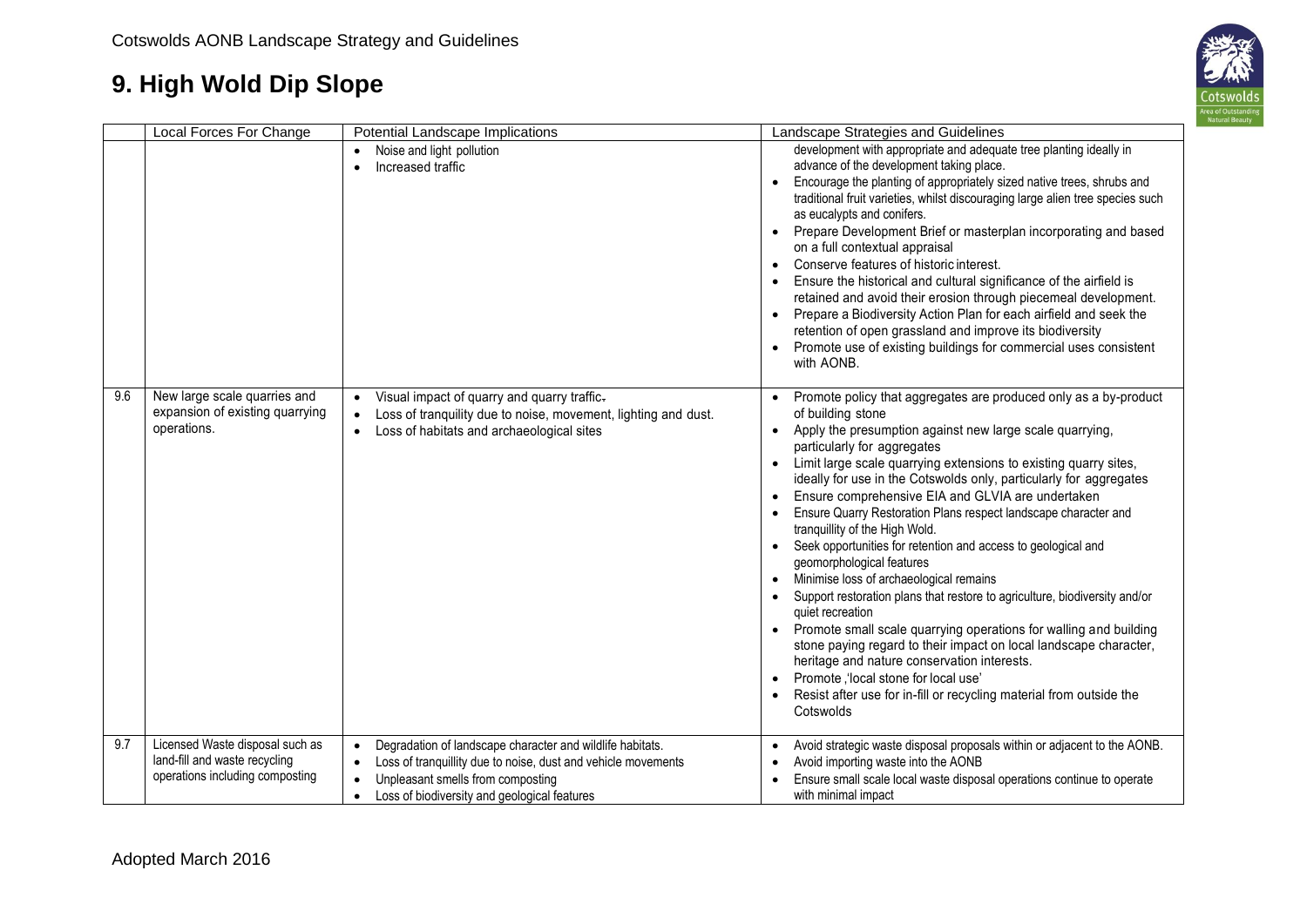

|      | Local Forces For Change                                                                                                                                                                | Potential Landscape Implications                                                                                                                                                                                                                                                                                                                                                                                                                                                                                                    | Landscape Strategies and Guidelines                                                                                                                                                                                                                                                                                                                                                                                                                                                                                                                                                                                                                                                                                                                                                                                                                                                                                                                                                                                                                                           |
|------|----------------------------------------------------------------------------------------------------------------------------------------------------------------------------------------|-------------------------------------------------------------------------------------------------------------------------------------------------------------------------------------------------------------------------------------------------------------------------------------------------------------------------------------------------------------------------------------------------------------------------------------------------------------------------------------------------------------------------------------|-------------------------------------------------------------------------------------------------------------------------------------------------------------------------------------------------------------------------------------------------------------------------------------------------------------------------------------------------------------------------------------------------------------------------------------------------------------------------------------------------------------------------------------------------------------------------------------------------------------------------------------------------------------------------------------------------------------------------------------------------------------------------------------------------------------------------------------------------------------------------------------------------------------------------------------------------------------------------------------------------------------------------------------------------------------------------------|
|      |                                                                                                                                                                                        |                                                                                                                                                                                                                                                                                                                                                                                                                                                                                                                                     | Support proposals for local waste recycling that do not impact on<br>$\bullet$<br>landscape character or tranquillity and reduce vehicle movement,<br>especially distance travelled                                                                                                                                                                                                                                                                                                                                                                                                                                                                                                                                                                                                                                                                                                                                                                                                                                                                                           |
| 9.8  | Licensed spreading of waste on<br>agricultural land                                                                                                                                    | Change in colour in the landscape.<br>$\bullet$<br>Unpleasant smells<br>$\bullet$<br>Potential impact on watercourses or aquifer<br>$\bullet$                                                                                                                                                                                                                                                                                                                                                                                       | Avoid spreading waste across or adjacent to public rights of way, in close<br>$\bullet$<br>proximity to settlements or where it may impact on biodiversity or water<br>courses.<br>Avoid storage (e.g. sewage waste heaps) adjacent to public rights of way<br>$\bullet$<br>and roads<br>Ensure swift incorporation<br>$\bullet$                                                                                                                                                                                                                                                                                                                                                                                                                                                                                                                                                                                                                                                                                                                                              |
| 9.9  | Illegal waste disposal/fly tipping                                                                                                                                                     | Unsightly intrusion into the landscape<br>$\bullet$<br>Loss of biodiversity<br>$\bullet$<br>Blocking of gateways, laybys and areas of road verge by fly tipping<br>$\bullet$<br>Pollution of watercourses and aquifer<br>$\bullet$<br>Loose waste material blowing around and catching on hedges, trees etc.<br>$\bullet$                                                                                                                                                                                                           | Protect former quarries from fly tipping<br>$\bullet$<br>Seek swift removal of fly tipping<br>Prosecute landowners who allow or turn a 'blind eye' to unlicensed waste<br>disposal<br>Remove blown material from hedges, trees and road verges.<br>$\bullet$                                                                                                                                                                                                                                                                                                                                                                                                                                                                                                                                                                                                                                                                                                                                                                                                                  |
| 9.10 | Introduction of vertical elements<br>such as communication masts,<br>wind turbines, drilling rigs,<br>electricity pylons and large road<br>signs, particularly on prominent<br>slopes. | Introduction of visually intrusive 'urban' or industrial features to the open<br>$\bullet$<br>and expansive High Wold Dip Slope landscape<br>Introduction of unnatural movement and loss of tranquillity and sense of<br>remoteness.<br>Introduction lit elements to a characteristically dark landscape<br>Intrusion on the setting of scheduled monuments, listed buildings and<br>$\bullet$<br>designed landscapes<br>Breaking up of the skyline<br>$\bullet$<br>Loss of open character                                          | Conserve the open and often remote character by objecting to the<br>development of vertical elements where these would adversely affect the<br>skyline and views along and to the High Wold Dip-slope<br>Ensure the development of vertical elements in neighbouring LCTs and<br>$\bullet$<br>areas beyond the AONB do not adversely affect views to and from the<br>southern scarp area and from the panoramic south and south east views.<br>Ensure alternative options have been fully considered<br>$\bullet$<br>Minimise impact by locating new communication masts on existing<br>structures or by using existing masts.<br>Set masts etc against trees<br>$\bullet$<br>Bury cables underground and seek opportunities to bury existing overhead<br>cables.<br>Avoid use of visually prominent urban security fencing and CCTV masts.<br>$\bullet$<br>Consider other renewable energy and communications technologies<br>Ensure full assessment of heritage setting impacts and appropriate<br>measures undertaken<br>Seek to minimise the size and number of roadsigns |
| 9.11 | Establishment or expansion of<br>equestrian establishments                                                                                                                             | Proliferation of stables and other visual clutter such as ribbon<br>$\bullet$<br>fences, jumps, horse boxes, shelters manège and lighting<br>associated with 'horsiculture'<br>Creation of paddocks by sub-dividing fields using non-characteristic<br>$\bullet$<br>field boundary treatments such as post and rail fence or ribbon<br>fences<br>Erosion of the rural landscape<br>$\bullet$<br>Deterioration in pasture quality and over grazing<br>$\bullet$<br>Pressure to provide new housing for staff and owners<br>$\bullet$ | The creation of horse paddocks in visually prominent locations such a<br>$\bullet$<br>roadside and valley side locations should be avoided.<br>Oppose change of use for the 'keeping of horses' in visually prominent<br>$\bullet$<br>locations.<br>A concentration of horse paddocks and associated structures in any one<br>$\bullet$<br>area can have a cumulative harmful impact on landscape character and<br>should be avoided<br>Take into account proximity of bridleways etc<br>$\bullet$<br>Where possible, existing buildings should be utilised and new stables and                                                                                                                                                                                                                                                                                                                                                                                                                                                                                               |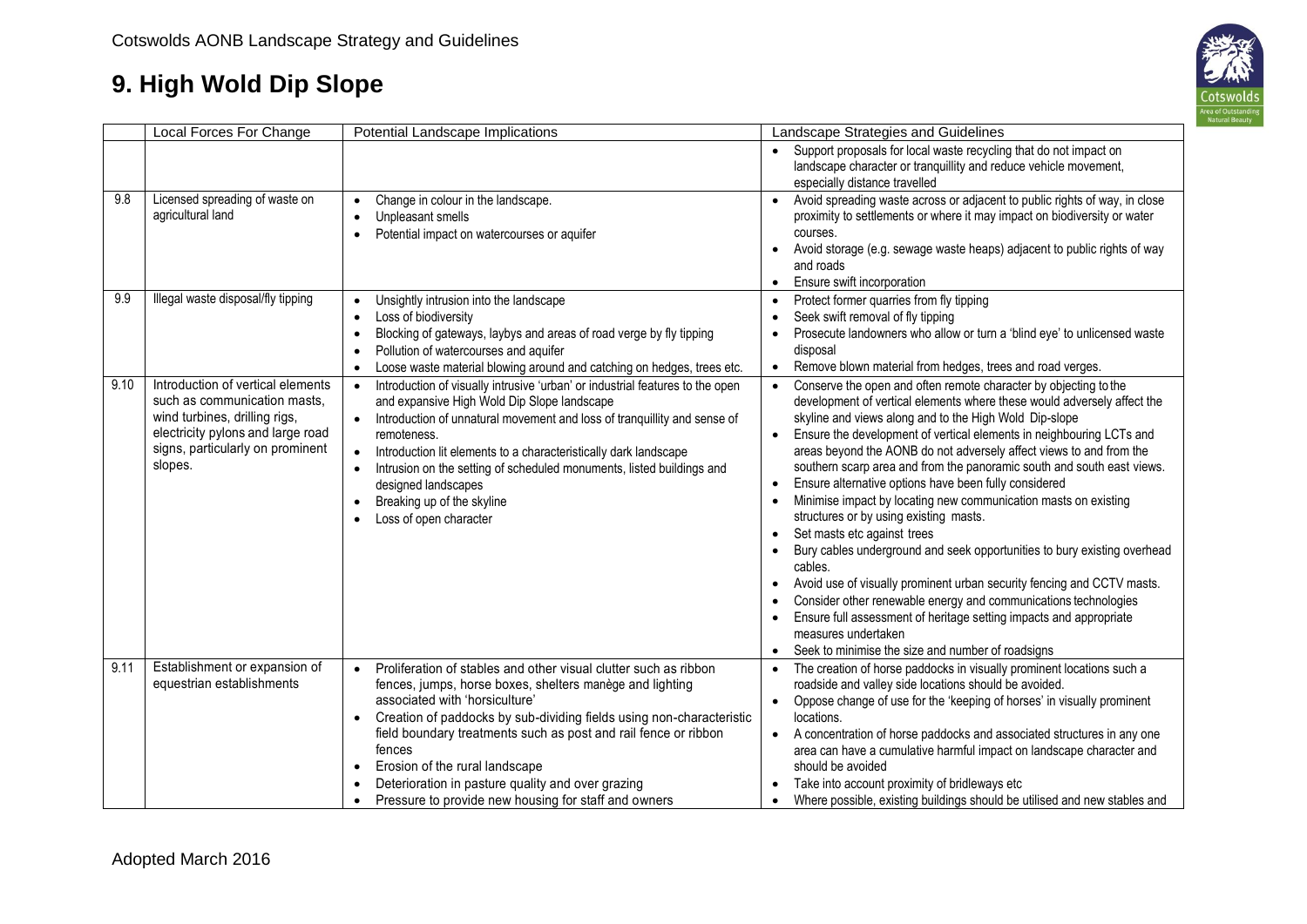

|      | Local Forces For Change                             | Potential Landscape Implications                                                                                                                                                                                                                                                                                                                                                                                                                                                   | Landscape Strategies and Guidelines                                                                                                                                                                                                                                                                                                                                                                                                                                                                                                                                                                                                                                                                                                                                                                                                                                                                                                                                                                                                                                                                                                                                                                                                                                                                                                                                                                                                                                                                                                                                                                                                                                                                                                                                                                                                                                                                                                                                             |
|------|-----------------------------------------------------|------------------------------------------------------------------------------------------------------------------------------------------------------------------------------------------------------------------------------------------------------------------------------------------------------------------------------------------------------------------------------------------------------------------------------------------------------------------------------------|---------------------------------------------------------------------------------------------------------------------------------------------------------------------------------------------------------------------------------------------------------------------------------------------------------------------------------------------------------------------------------------------------------------------------------------------------------------------------------------------------------------------------------------------------------------------------------------------------------------------------------------------------------------------------------------------------------------------------------------------------------------------------------------------------------------------------------------------------------------------------------------------------------------------------------------------------------------------------------------------------------------------------------------------------------------------------------------------------------------------------------------------------------------------------------------------------------------------------------------------------------------------------------------------------------------------------------------------------------------------------------------------------------------------------------------------------------------------------------------------------------------------------------------------------------------------------------------------------------------------------------------------------------------------------------------------------------------------------------------------------------------------------------------------------------------------------------------------------------------------------------------------------------------------------------------------------------------------------------|
|      |                                                     | Creation of surfaced tracks, new and enlarged field entrances and parking<br>areas for cars and horse boxes etc.<br>Excessive use of local roads and paths by horses, in part due to no<br>direct or close connections to bridleways etc<br>Increase in vehicle movements and roadside parking<br>$\bullet$<br>Damage to road verges<br>$\bullet$                                                                                                                                  | other structures kept to a minimum.<br>Ensure all new ventures provide accommodation within new stable<br>buildings and proposals for separate isolated housing should be resisted<br>New structures should be carefully sited and designed to minimize their<br>impact on the landscape. Wherever possible they should be located close<br>to existing buildings. They should be constructed from appropriate<br>vernacular materials and should follow the form of the landscape, avoiding<br>prominent skyline sites and slopes<br>Jumps, temporary fences and other equipment should be well maintained<br>$\bullet$<br>and removed when not in use.<br>Any lighting should be designed to minimise light pollution, e.g. low level<br>$\bullet$<br>and directed downwards and fitted with timers.<br>Where pastures need to be subdivided into smaller paddocks, temporary<br>electric fencing is better than more permanent structures and offers greater<br>flexibility in pasture management. Post and rail should be avoided.<br>Encourage the use of olive green tape, wider spacing of fence posts etc<br>$\bullet$<br>Historic field boundaries, such as hedges, walls and fences should be<br>maintained or extended, and new boundaries should match the local<br>vernacular wherever possible.<br>Ensure authorisation is obtained from the highway authority for new gates<br>$\bullet$<br>or stiles on public rights of way<br>In some instances, hedges and dry stone walls may need protection by<br>fencing to prevent damage<br>Jumps, temporary fences and other equipment should be well maintained<br>and removed when not in use.<br>Existing gates and access points should be retained if possible, and new<br>gates should match the local vernacular.<br>Historic features, including ridge and furrow pastures, stone troughs and<br>stone stiles, should be protected from damage by equestrian uses.<br>Promote Board guidance on good practice |
| 9.12 | Major road construction and<br>improvement schemes. | Intrusive features on the highly visible High Wold Dip Slope<br>$\bullet$<br>Increased movement in the landscape<br>$\bullet$<br>Urbanising affect<br>$\bullet$<br>Loss of woodland and other sensitive habitats<br>$\bullet$<br>Potential impact of additional road signage and lighting<br>$\bullet$<br>Loss of tranquility and excessive noise<br>$\bullet$<br>Light and air pollution.<br>$\bullet$<br>Impact of roadsigns in the open landscape of the High Wold<br>$\bullet$ | Avoid major road building schemes<br>$\bullet$<br>Ensure any scheme brings substantial net benefits for the landscape and is<br>designed to conserve and enhance character of the landscape<br>Ensure comprehensive EIA and GLVIA are undertaken and their<br>$\bullet$<br>recommendations implemented.<br>Implement traffic management schemes including speed reduction<br>$\bullet$<br>Ensure careful and sensitive design of road proposals and<br>associated infrastructure.                                                                                                                                                                                                                                                                                                                                                                                                                                                                                                                                                                                                                                                                                                                                                                                                                                                                                                                                                                                                                                                                                                                                                                                                                                                                                                                                                                                                                                                                                               |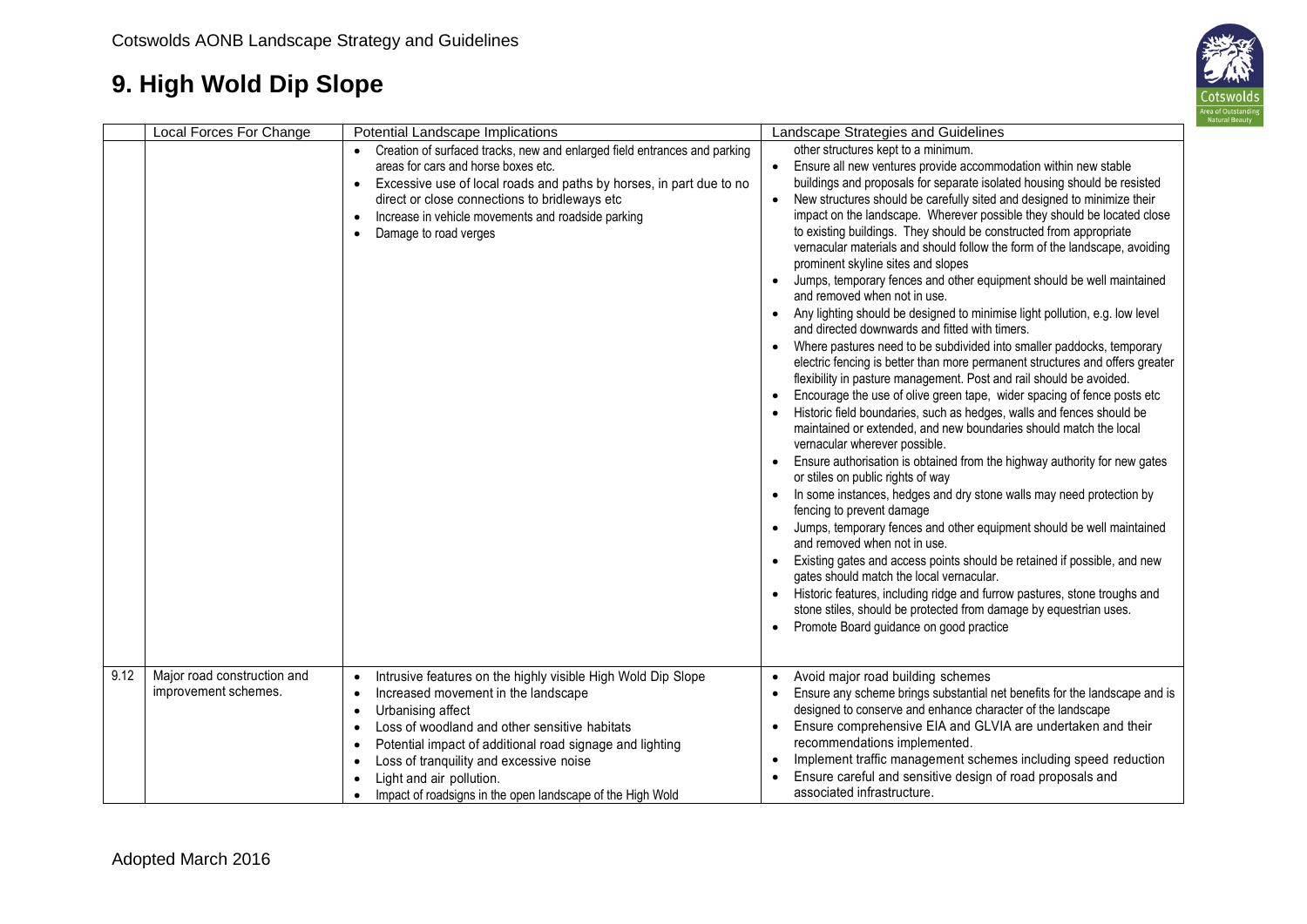

|      | Local Forces For Change                                                                                                                    | Potential Landscape Implications                                                                                                                                                                                                                                                                                                      | Landscape Strategies and Guidelines                                                                                                                                                                                                                                                                                                                                                                                                                                                                                                                                                                                                                                                                                                                                                                                                                                                                                                                                                                                                         |
|------|--------------------------------------------------------------------------------------------------------------------------------------------|---------------------------------------------------------------------------------------------------------------------------------------------------------------------------------------------------------------------------------------------------------------------------------------------------------------------------------------|---------------------------------------------------------------------------------------------------------------------------------------------------------------------------------------------------------------------------------------------------------------------------------------------------------------------------------------------------------------------------------------------------------------------------------------------------------------------------------------------------------------------------------------------------------------------------------------------------------------------------------------------------------------------------------------------------------------------------------------------------------------------------------------------------------------------------------------------------------------------------------------------------------------------------------------------------------------------------------------------------------------------------------------------|
|      |                                                                                                                                            | Loss of archaeological features and impact on the setting of heritage<br>assets.                                                                                                                                                                                                                                                      | Keep lighting to an absolute minimum and use 'Dark Sky friendly' lighting<br>$\bullet$<br>Seek to prevent rat-running on local roads, restoring and enhancing the<br>character and amenity of local settlements and road network.<br>Restore redundant lengths of highway to agriculture or suitable habitat<br>$\bullet$<br>Avoid over-engineering links to the local road network.<br>Ensure landscaping design is fully in keeping with local character and land<br>form<br>Minimise loss of woodlands and other sensitive habitats; avoid loss of<br>$\bullet$<br>semi-natural ancient woodland as an irreplaceable resource<br>Seek opportunities for habitat creation, particularly unimproved grassland,<br>$\bullet$<br>on verges and embankments and their long term management<br>Funding from highway authorities or Highways Agency for mitigation<br>measures to be a pre- condition e.g noise screening, quiet surfacing<br>etc.<br>Consider the potential for exposing geological features and their<br>long term management |
| 9.13 | Road upgrading and<br>improvements, especially of<br>minor country roads, as a result<br>of development or general<br>improvement schemes. | Introduction of suburban features such as mini roundabouts,<br>lighting, kerbs and traffic calming measures.<br>Use of inappropriate materials materials (e.g.standard highway fences<br>$\bullet$<br>and barriers)<br>Increased traffic movement<br>$\bullet$<br>Loss of roadside hedges and walls<br>Loss of verge/roadside habitat | Refer to DMRB Vol 10 for general environmental design guidance.<br>Conserve the rural character of the local road network<br>$\bullet$<br>Resist the construction of 'village gateways', particularly those which<br>$\bullet$<br>are inappropriate and out of character.<br>Minimise the use of road markings, permanent signage and lighting, siting<br>$\bullet$<br>them with care and ensuring that they are in keeping with their<br>surroundings wherever possible whilst fulfilling road safety requirements.<br>Avoid making over-large and inappropriate entrances and keep visibility<br>splays to a minimum<br>Promote use of design and materials appropriate to local character.<br>Produce guidance on design and suitable materials.<br>Promote use of 'shared space' for traffic calming measures in<br>villages.<br>Seek opportunities to conserve and enhance roadside boundaries<br>and habitats and secure their long-term management                                                                                   |
| 9.14 | Excessive traffic and/or speed<br>on minor local roads and lanes<br>and verge parking. Increase in<br>size of vehicle using lanes.         | Pressure to improve roads by widening and straightening.<br>$\bullet$<br>Loss of tranquillity and danger to walkers/riders and other non-<br>$\bullet$<br>motorised users.<br>Damage to verges and roadside boundaries by HGVs and<br>agricultural vehicles                                                                           | Promote traffic restriction measures such as lorry routing maps.<br>$\bullet$<br>Maintain or reinstate rural character within towns and villages by<br>promoting shared space and road design to slow and minimise<br>traffic impact<br>Apply national guidance on rural speed restrictions in sensitive areas (DfT<br>$\bullet$<br>Circular 01/2013 especially Para 128)<br>Ensure traffic management measures reflect the character and materials of<br>$\bullet$<br>the area.<br>Encourage use of public transport, car sharing etc<br>$\bullet$                                                                                                                                                                                                                                                                                                                                                                                                                                                                                         |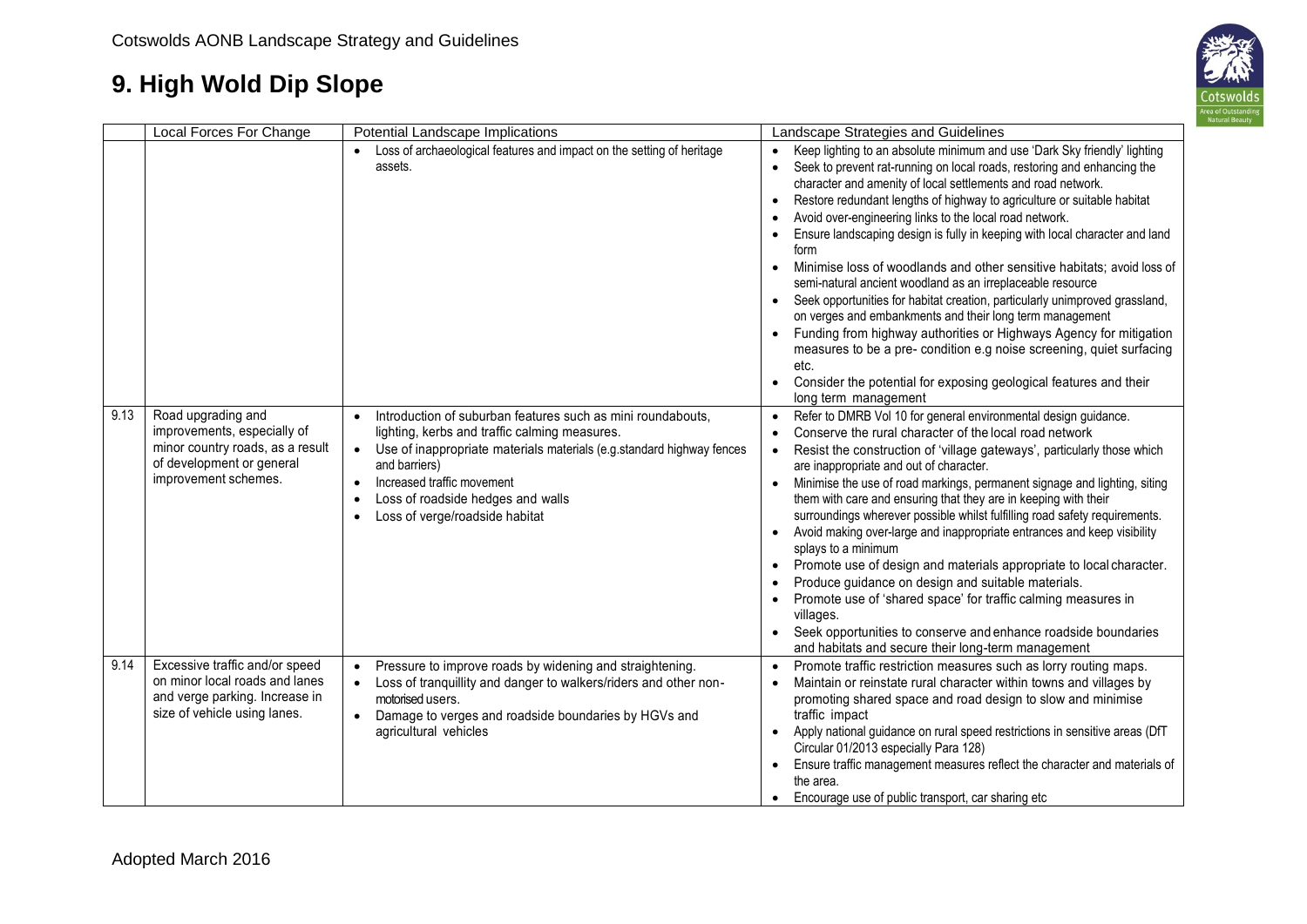

|      | Local Forces For Change                             | Potential Landscape Implications                                                                                                                                                                                                                                                                                                                                                                                                                                                                                                                                                                                                                                                                                                                                                                                                                                                                                                                                                                                                                                                                                                                                                                                                                                                                                                                                                                                                        | Landscape Strategies and Guidelines                                                                                                                                                                                                                                                                                                                                                                                                                                                                                                                                                                                                                                                                                                                                                                                                                                                                                                                                                                                                                                                                                                                                                                                                                                                                                                                                                                                                                                                                                                                                                                                                                                                                                                                                                                                                                                                                                                                                                      |
|------|-----------------------------------------------------|-----------------------------------------------------------------------------------------------------------------------------------------------------------------------------------------------------------------------------------------------------------------------------------------------------------------------------------------------------------------------------------------------------------------------------------------------------------------------------------------------------------------------------------------------------------------------------------------------------------------------------------------------------------------------------------------------------------------------------------------------------------------------------------------------------------------------------------------------------------------------------------------------------------------------------------------------------------------------------------------------------------------------------------------------------------------------------------------------------------------------------------------------------------------------------------------------------------------------------------------------------------------------------------------------------------------------------------------------------------------------------------------------------------------------------------------|------------------------------------------------------------------------------------------------------------------------------------------------------------------------------------------------------------------------------------------------------------------------------------------------------------------------------------------------------------------------------------------------------------------------------------------------------------------------------------------------------------------------------------------------------------------------------------------------------------------------------------------------------------------------------------------------------------------------------------------------------------------------------------------------------------------------------------------------------------------------------------------------------------------------------------------------------------------------------------------------------------------------------------------------------------------------------------------------------------------------------------------------------------------------------------------------------------------------------------------------------------------------------------------------------------------------------------------------------------------------------------------------------------------------------------------------------------------------------------------------------------------------------------------------------------------------------------------------------------------------------------------------------------------------------------------------------------------------------------------------------------------------------------------------------------------------------------------------------------------------------------------------------------------------------------------------------------------------------------------|
|      |                                                     |                                                                                                                                                                                                                                                                                                                                                                                                                                                                                                                                                                                                                                                                                                                                                                                                                                                                                                                                                                                                                                                                                                                                                                                                                                                                                                                                                                                                                                         | Encourage cycling on safe routes Promote road verge protection and<br>management                                                                                                                                                                                                                                                                                                                                                                                                                                                                                                                                                                                                                                                                                                                                                                                                                                                                                                                                                                                                                                                                                                                                                                                                                                                                                                                                                                                                                                                                                                                                                                                                                                                                                                                                                                                                                                                                                                         |
|      | <b>Land use</b>                                     |                                                                                                                                                                                                                                                                                                                                                                                                                                                                                                                                                                                                                                                                                                                                                                                                                                                                                                                                                                                                                                                                                                                                                                                                                                                                                                                                                                                                                                         |                                                                                                                                                                                                                                                                                                                                                                                                                                                                                                                                                                                                                                                                                                                                                                                                                                                                                                                                                                                                                                                                                                                                                                                                                                                                                                                                                                                                                                                                                                                                                                                                                                                                                                                                                                                                                                                                                                                                                                                          |
| 9.15 | Agricultural intensification and<br>diversification | Field amalgamation and loss of hedgerows and stone walls leading<br>to the loss of distinctive field patterns and a degraded landscape.<br>Loss of arable reversion back to cultivation.<br>$\bullet$<br>Loss of habitat<br>$\bullet$<br>Removal of semi-natural vegetation cover and the poor maintenance and<br>$\bullet$<br>subsequent loss of field boundaries.<br>Decline in maintenance of stone walls leading to a locally degraded or<br>$\bullet$<br>neglected landscape character Increased use of post and wire fences.<br>Construction of large scale 'industrial style' agricultural sheds on<br>$\bullet$<br>the skyline or in prominent locations.<br>Decline in maintenance of stone walls leading to a locally degraded<br>$\bullet$<br>or neglected landscape character.<br>Conversion of permanent pasture to arable<br>$\bullet$<br>Damage to and loss of archaeological sites and field monuments<br>from conversion of pasture to arable and from intensification of<br>grazing.<br>Ongoing loss of archaeological sites and monuments from long-term<br>$\bullet$<br>cultivation and erosion.<br>Conversion of farm outbuildings and field barns to recreational or<br>$\bullet$<br>business uses<br>Increased damage to roads, road verges, dry stone walls and hedges<br>$\bullet$<br>from large machinery<br>Increased width of gateways into fields<br>$\bullet$<br>Loss of Farmstead character<br>$\bullet$ | Ensure new large scale farm buildings including silos and AD plants<br>$\bullet$<br>etc do not have an adverse visual impact on the wider landscape<br>including on views across the High Wold Dip-Slope, and views from<br>and to the neighbouring LCTs.<br>Maintain the appearance and characteristic of isolated farmsteads<br>$\bullet$<br>and oppose proposals that will become dominant in the landscape.<br>• Encourage the mitigation of existing large sheds e.g. limited tree<br>planting<br>Encourage the installation of PV on the roofs of new agricultural buildings,<br>$\bullet$<br>avoiding risk of glint/glare.<br>Conserve characteristically dark skies<br>$\bullet$<br>Provide advice to farmers on siting of new buildings, lighting, colour<br>etc<br>Seek to conserve traditional farm buildings where necessary through<br>$\bullet$<br>appropriate new uses that retain historic character and features.<br>Respect traditional position of agricultural buildings and their<br>$\bullet$<br>relationship to the surrounding land.<br>Conserve areas of permanent pasture<br>$\bullet$<br>Encourage the protection of traditional field patterns and encourage<br>$\bullet$<br>hedgerow and dry stone wall restoration.<br>Protect and retain ancient/veteran trees<br>$\bullet$<br>Conserve hedgerow and in-field trees and seek opportunities to<br>$\bullet$<br>plant replacements<br>• Retain and restore dry stone walls particularly adjacent to roads and<br>in the vicinity of settlements<br>Encourage means and methods of reducing cultivation damage to<br>archaeological sites and monuments (including reversion to grassland,<br>min-tillage, direct drilling and other damage reduction methods).<br>Oppose proposals to convert pasture to arable particularly where<br>$\bullet$<br>archaeological sites/field monuments may be lost or damaged<br>Ensure any woodland creation is in keeping with landscape<br>character - see section 9.26 |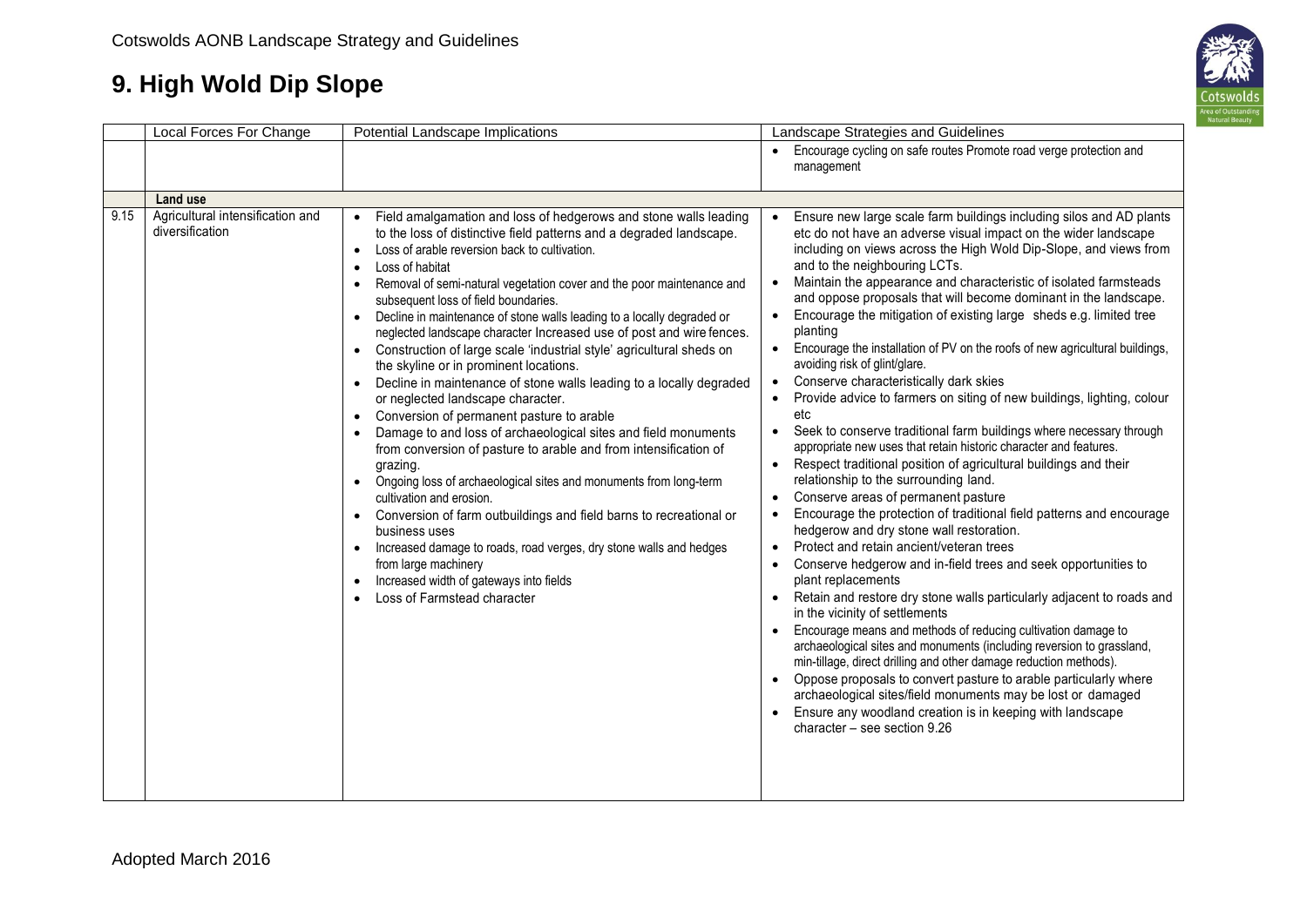

|      | Local Forces For Change                                                                                                                                                  | Potential Landscape Implications                                                                                                                                                                                                                                                                                                                                                                                                                          | Landscape Strategies and Guidelines                                                                                                                                                                                                                                                                                                                                                                                                                                                                                                                                                                                                                                       |
|------|--------------------------------------------------------------------------------------------------------------------------------------------------------------------------|-----------------------------------------------------------------------------------------------------------------------------------------------------------------------------------------------------------------------------------------------------------------------------------------------------------------------------------------------------------------------------------------------------------------------------------------------------------|---------------------------------------------------------------------------------------------------------------------------------------------------------------------------------------------------------------------------------------------------------------------------------------------------------------------------------------------------------------------------------------------------------------------------------------------------------------------------------------------------------------------------------------------------------------------------------------------------------------------------------------------------------------------------|
| 9.16 | Planting of energy crops such<br>as Miscanthus, short rotation<br>coppice and short rotation<br>forestry                                                                 | Loss or seasonal interruption of views particularly from roads and<br>$\bullet$<br>public rights of way.<br>Increased sense of inclosure<br>$\bullet$<br>Loss of remaining permanent pasture<br>$\bullet$<br>Archaeological sites, historic landscapes, geological and<br>$\bullet$<br>geomorphological sites damaged or obscured                                                                                                                         | Ensure energy crops are not planted where they would restrict or<br>$\bullet$<br>intrude into views, particularly open views across the landscape and<br>on skyline sites.<br>Do not plant on semi-natural habitats, permanent pasture or on sites<br>$\bullet$<br>with Section 41 NERC Act or local BAP species that could be<br>affected in a negative way.<br>Do not plant on sites where archaeological sites could be damaged<br>$\bullet$<br>or where significant historic landscapes would be adversely affected<br>or on sites where features of geological or geomorphological<br>importance would be obscured.<br>Promote Cotswolds Conservation Board guidance |
| 9.17 | Construction of farm reservoirs for<br>winter rainfall storage                                                                                                           | Introduction of uncharacteristic features in the Cotswold landscape<br>$\bullet$<br>exacerbated by the construction of dams and bunds                                                                                                                                                                                                                                                                                                                     | Avoid the construction of farm reservoirs, particularly in open arable<br>$\bullet$<br>landscapes.<br>Ensure appropriate mitigation and landscaping.<br>$\bullet$<br>Avoid bunds as a way of disposing of spoil<br>Promote good practice                                                                                                                                                                                                                                                                                                                                                                                                                                  |
| 9.18 | Changes in land use and<br>management within historic parks<br>and gardens                                                                                               | Weakening of the integrity of designed landscapes, parks and gardens<br>$\bullet$<br>Loss of or damage to elements of designed landscapes, parks and<br>$\bullet$<br>gardens.<br>Insertion of inappropriate new elements that diminish rather than enhance<br>$\bullet$<br>historic design characteristics<br>Intrusion on setting of designed landscapes - especially designed vistas<br>$\bullet$<br>and other important views of or out from the area. | Conserve and enhance historic parks and gardens, including their setting<br>$\bullet$<br>Develop and implement management plans<br>$\bullet$<br>Restore lost elements of historic parks and gardens to restore the integrity<br>$\bullet$<br>of the designed landscape as a whole.<br>Avoid development that damages the extent, features, character or setting<br>$\bullet$<br>of historic designed landscapes.                                                                                                                                                                                                                                                          |
| 9.19 | Loss of dry stone walls due to<br>abandonment, development of<br>volunteer hedges, replacement with<br>hedges or fences or removal to<br>build/restore a wall elsewhere. | Loss of a key feature characteristic of the Cotswolds and high wold in<br>$\bullet$<br>particular.<br>Change in landscape character through the replacement of dry stone<br>$\bullet$<br>walls with hedges and fences.<br>Weakening/loss of field patterns, particularly those that reflect the pre-<br>enclosure open field system<br>Loss of features in the walls such as stone stiles<br>$\bullet$                                                    | Encourage the retention and maintenance of dry stone walls.<br>$\bullet$<br>Ensure dry stone wall retention and maintenance are included in agri-<br>$\bullet$<br>environment schemes<br>Provide guidance on Delves - small scale on-farm quarries for walling<br>$\bullet$<br>stone<br>Seek opportunities for dry stone wall construction and repair through<br>$\bullet$<br>planning mitigation<br>Where possible use stone that reflects the colour, thickness etc of local<br>$\bullet$<br>stone walls<br>Prevent the formation of volunteer hedges<br>$\bullet$                                                                                                      |
| 9.20 | Separation of<br>farmhouse/agricultural housing<br>from the working farm for sale with<br>a plot of land.<br>Sub-division of farmland for<br>'lifestyle' plots           | Loss of integrity, cohesion and character of historic farmsteads and<br>associated farmland.<br>Loss of agricultural context<br>$\bullet$<br>Suburbanisation of agricultural landscape by the introduction of gardens<br>$\bullet$<br>e.g ornamental garden plants and boundary features, parking areas,<br>lighting and conversion of tracks to manicured drives and ornamental<br>gateways                                                              | Only permit new uses of traditional farm buildings that are appropriate to<br>$\bullet$<br>retain their historic character and features.<br>Use planning conditions to restrict subdivision of fields, construction of<br>$\bullet$<br>stables etc. Consider use of Article 4 Direction.<br>Ensure separation of housing does not prejudice the effective operation of<br>$\bullet$<br>the farm enterprise<br>• Avoid isolated development, particularly in areas of dark skies                                                                                                                                                                                           |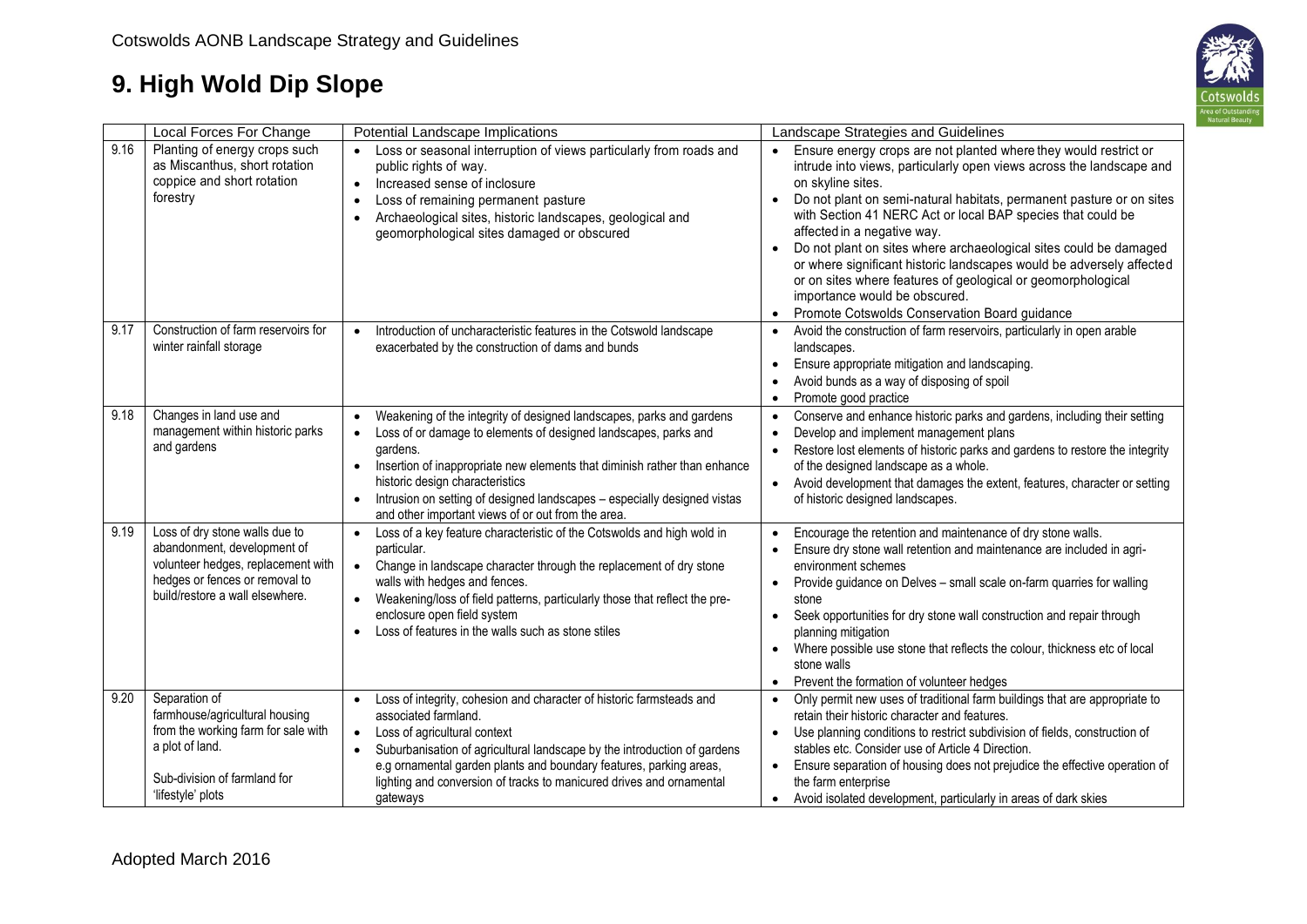

|              | Local Forces For Change                                                                                                                                                                                                                                   | Potential Landscape Implications                                                                                                                                                                                                                                                                                                                                                                  | Landscape Strategies and Guidelines                                                                                                                                                                                                                                                                                                                                                                                                                                                                                                                                                                                                                                                                                                                                                                                                                                                                                                                                                 |
|--------------|-----------------------------------------------------------------------------------------------------------------------------------------------------------------------------------------------------------------------------------------------------------|---------------------------------------------------------------------------------------------------------------------------------------------------------------------------------------------------------------------------------------------------------------------------------------------------------------------------------------------------------------------------------------------------|-------------------------------------------------------------------------------------------------------------------------------------------------------------------------------------------------------------------------------------------------------------------------------------------------------------------------------------------------------------------------------------------------------------------------------------------------------------------------------------------------------------------------------------------------------------------------------------------------------------------------------------------------------------------------------------------------------------------------------------------------------------------------------------------------------------------------------------------------------------------------------------------------------------------------------------------------------------------------------------|
|              |                                                                                                                                                                                                                                                           | Shelterbelt planting for privacy screening<br>Appearance and proliferation of stables and 'white tape' field boundaries<br>$\bullet$<br>for horses and ponies<br>Sub-division of fields using post and rail fences<br>$\bullet$<br>Pressure for housing on plots of land<br>$\bullet$                                                                                                             | Respect traditional position of agricultural buildings and their relationship to<br>the surrounding land                                                                                                                                                                                                                                                                                                                                                                                                                                                                                                                                                                                                                                                                                                                                                                                                                                                                            |
| 9.21<br>9.22 | Development of scrub and trees<br>on roadside verges<br>Mowing of verges at<br>inappropriate times                                                                                                                                                        | Loss of views from the public highway<br>$\bullet$<br>Loss of roadside grassland habitat<br>$\bullet$<br>Damage to dry stone walls, hedges and other features<br>$\bullet$<br>Creation of 'lawns' on the roadside due to regular mowing for tidiness<br>leading to a homogenised and sub-urban appearance                                                                                         | Identify key views from roads<br>$\bullet$<br>Manage/remove verge scrub and trees, particularly where views can<br>be restored or where there are benefits for biodiversity.<br>Reintroduce appropriate verge management and mowing<br>$\bullet$<br>Promote best management of verges<br>$\bullet$                                                                                                                                                                                                                                                                                                                                                                                                                                                                                                                                                                                                                                                                                  |
|              | Flood management and alleviation<br>measures                                                                                                                                                                                                              | Construction of 'hard' flood defences<br>$\bullet$<br>Tree planting for flood management inappropriate to landscape character<br>$\bullet$                                                                                                                                                                                                                                                        | Retain and manage watercourses in their naturalistic form. Seek<br>$\bullet$<br>opportunities to restore natural meanders etc, removing engineered<br>channels, culverts etc to restore a functioning watercourse and floodplain.<br>Consider Rural Sustainable Drainage interventions to slow peak water flow<br>particularly within woodland.<br>• Seek to influence surrounding land management such as contour<br>ploughing, wide margins, de-compaction of soils and pasture etc.<br>Seek opportunities for temporary flood water storage on farmland<br>Ensure flood defences integrate into the landscape by using appropriate<br>mitigation measures, landscaping and materials<br>For tree planting see Creation of Woodland section 9.26 below<br>$\bullet$                                                                                                                                                                                                               |
| 9.23         | Lack of appropriate<br>management in disused<br>quarries                                                                                                                                                                                                  | Loss of limestone flora due to the development of scrub and secondary<br>woodland.<br>Loss of bat roosts and nesting sites for birds<br>$\bullet$<br>Loss of geological exposures<br>$\bullet$                                                                                                                                                                                                    | Identify disused quarries important for biodiversity and/or geology<br>$\bullet$<br>Encourage appropriate management by providing advice and guidance<br>$\bullet$<br>Seek planning conditions to ensure quarry restoration and aftercare benefit<br>landscape and biodiversity, particularly unimproved grassland                                                                                                                                                                                                                                                                                                                                                                                                                                                                                                                                                                                                                                                                  |
| 9.24         | Damage to field monuments and<br>archaeological sites and the<br>historic environment from farming<br>operations, livestock, tree root<br>damage, burrowing animals,<br>woodland management operations<br>and tree planting and recreational<br>activity. | Damage to important archaeological sites and important landscape<br>$\bullet$<br>features.<br>Loss of traditional field boundaries, particularly dry stone walls and<br>hedgerows.<br>Loss of traditional field patterns and integrity of the wider historic<br>landscape<br>Loss of locally distinctive features<br>$\bullet$<br>Encroachment of scrub onto archaeological features<br>$\bullet$ | Inform landowners of important archaeological sites<br>$\bullet$<br>Protect all upstanding archaeological sites and consider the impact of<br>$\bullet$<br>development on their landscape setting.<br>Manage/remove burrowing animals<br>$\bullet$<br>Restore the wider setting of key monuments to ensure that they do not<br>read as islands amidst a sea of arable farming.<br>Raise awareness of the historic environment and of the SMR as a source<br>$\bullet$<br>of information<br>Provide guidance on managing the historic environment to farmers and<br>$\bullet$<br>land owners<br>Retain traditional field patterns and field boundaries<br>$\bullet$<br>Ensure tree planting does not take place on archaeological features.<br>Control scrub and manage existing trees on archaeological features to<br>$\bullet$<br>minimise damage for example by root damage or wind-blow.<br>Minimise or prevent damage to the historic environment by recreational<br>$\bullet$ |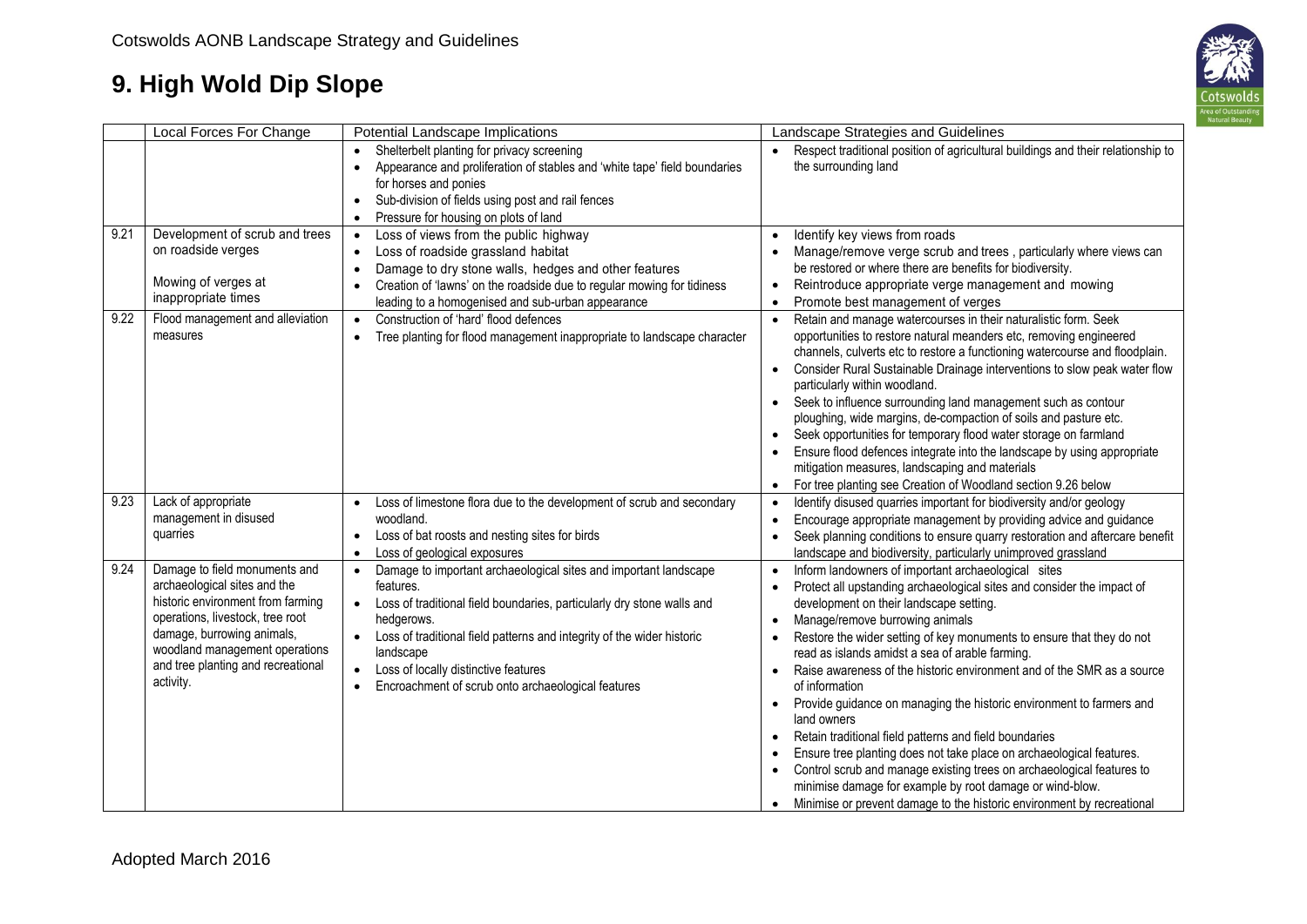

|      | Local Forces For Change                                                                                                       | Potential Landscape Implications                                                                                                                                                                                                                                                                                                                                                                                                                                                                    | Landscape Strategies and Guidelines                                                                                                                                                                                                                                                                                                                                                                                                                                                                                                                                                                                                                                                                                                                                                                                                                                                                                                                                                                                                                                                                                                                                                                                                                                                                                                                                                                                                                                                                                                                                                                                                                                             |
|------|-------------------------------------------------------------------------------------------------------------------------------|-----------------------------------------------------------------------------------------------------------------------------------------------------------------------------------------------------------------------------------------------------------------------------------------------------------------------------------------------------------------------------------------------------------------------------------------------------------------------------------------------------|---------------------------------------------------------------------------------------------------------------------------------------------------------------------------------------------------------------------------------------------------------------------------------------------------------------------------------------------------------------------------------------------------------------------------------------------------------------------------------------------------------------------------------------------------------------------------------------------------------------------------------------------------------------------------------------------------------------------------------------------------------------------------------------------------------------------------------------------------------------------------------------------------------------------------------------------------------------------------------------------------------------------------------------------------------------------------------------------------------------------------------------------------------------------------------------------------------------------------------------------------------------------------------------------------------------------------------------------------------------------------------------------------------------------------------------------------------------------------------------------------------------------------------------------------------------------------------------------------------------------------------------------------------------------------------|
|      |                                                                                                                               |                                                                                                                                                                                                                                                                                                                                                                                                                                                                                                     | activity by working with landowners to prepare site management plans and<br>if necessary limit access.<br>Repair badly eroded features such as earthworks and dry stone walls.<br>$\bullet$<br>Avoid planting new hedgerows or the development of volunteer hedges<br>adjacent to dry stone walls.                                                                                                                                                                                                                                                                                                                                                                                                                                                                                                                                                                                                                                                                                                                                                                                                                                                                                                                                                                                                                                                                                                                                                                                                                                                                                                                                                                              |
| 9.25 | Loss of and damage to<br>geological and<br>geomorphological features<br>due to tree growth, erosion and<br>change of land use | Loss of sites that provide an understanding of the Cotswold<br>$\bullet$<br>landscape<br>Loss of visible features such as dry valley systems<br>$\bullet$                                                                                                                                                                                                                                                                                                                                           | Identify important geological features and ensure they are<br>$\bullet$<br>conserved and appropriately managed.                                                                                                                                                                                                                                                                                                                                                                                                                                                                                                                                                                                                                                                                                                                                                                                                                                                                                                                                                                                                                                                                                                                                                                                                                                                                                                                                                                                                                                                                                                                                                                 |
|      | <b>Woodland and trees</b>                                                                                                     |                                                                                                                                                                                                                                                                                                                                                                                                                                                                                                     |                                                                                                                                                                                                                                                                                                                                                                                                                                                                                                                                                                                                                                                                                                                                                                                                                                                                                                                                                                                                                                                                                                                                                                                                                                                                                                                                                                                                                                                                                                                                                                                                                                                                                 |
| 9.26 | Creation of woodland<br>Creation of 'shelterbelts' to<br>provide seclusion for private<br>dwellings                           | Increased woodland cover diminishing the open character of the<br>High Wold Dip-Slope<br>• Views lost or limited, particularly long distance views along and<br>from the dip slope<br>Cumulative impact of woodland creation leading to a change in landscape<br>$\bullet$<br>character.<br>Increased sense of inclosure of the landscape, particularly from the public<br>$\bullet$<br>highway<br>Loss of Historic Landscape Character through inappropriate siting and/or<br>$\bullet$<br>species | Limit new woodland and shelterbelt planting to retain open character<br>and wide panoramas.<br>Have regard to the cumulative impact of woodland creation and tree<br>$\bullet$<br>planting on the open character of the High Wold Dip Slope<br>Extend or link existing woodland in preference to new 'stand-alone'<br>$\bullet$<br>plantations<br>Select species characteristic of ancient semi-natural woodland in the area.<br>$\bullet$<br>Discourage 'ad-hoc' planting through agri-environment schemes<br>Ensure that new woodland planting does not limit or obscure views to, from<br>$\bullet$<br>and across the High Wold Dipslope<br>Any new woodland to reflect the shape and size of existing<br>$\bullet$<br>plantations.<br>Seek EIA determination if necessary<br>Retain areas of ancient semi-natural woodland.<br>Discourage conifer planting (unless a nurse) and encourage the the use of<br>native broadleaves or species that reflect local broadleaved woodland<br>Promote the felling of inappropriate coniferous plantations and<br>replanting of farm copses and shelterbelts on enclosure age<br>woodland footprints using indigenous species.<br>Any new woodland to reflect the shape and size of existing<br>$\bullet$<br>plantations.<br>Locate new woodland and copses in historically characteristic<br>topographical locations including their relationship to farmsteads and<br>settlements.<br>For shelterbelts and plantations associated with designed landscapes,<br>$\bullet$<br>select species characteristic of historic designed landscape planting in the<br>area.<br>Conserve hedgerow and in-field trees and seek opportunities to |